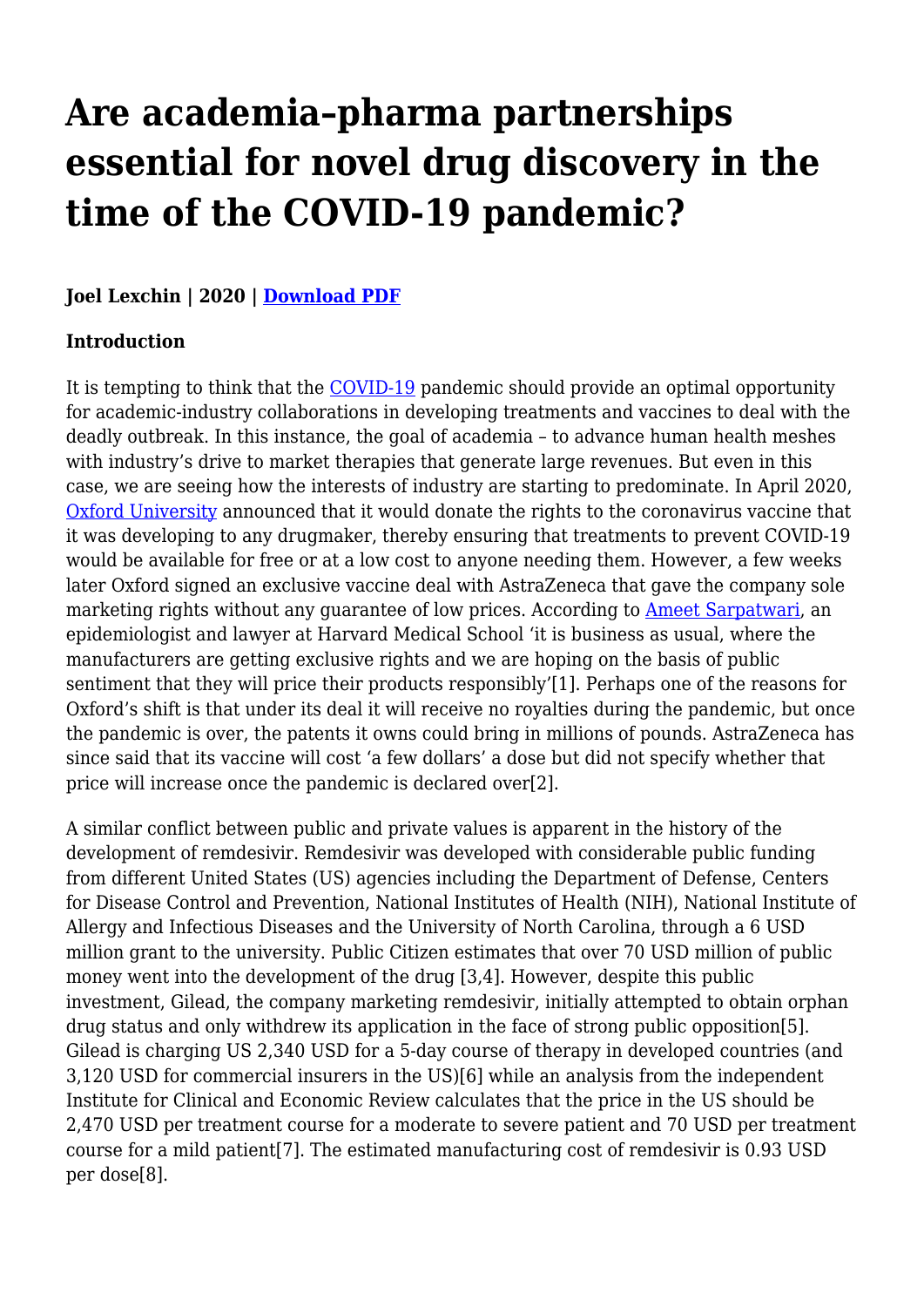#### **Industry priorities in funding research**

It is business as usual – industry's push to find and market drugs that will bring in billions in sales – that largely accounts for the virtual absence of drugs to treat diseases that are predominantly found in low- and middle-income countries. Between 2000 and 2011, there were 336 new chemical entities registered worldwide of which only 4 were approved for neglected diseases and just 1% of the 148,445 clinical trials registered by the end of 2011 were for neglected diseases[9]. The same critique about the absence of new drugs for neglected diseases applies to industry's reluctance to fund research into other important areas. As one example, even the Generating Antibiotics Incentives Now (GAIN) Act in the US that grants 5 years of additional marketing exclusivity for 'qualifying infectious disease products' has not incentivized accelerated antibiotic development[10]. Companies also do not investigate new uses for off-patent drugs since they will not have a monopoly on sales. The funding for the trial showing the benefit of using dexamethasone in COVID-19 patients came from non-industry sources[11]. On-the-other hand, companies are often eager to invest in lucrative therapeutic areas even though the products that result from their research and development offer little to no therapeutic advances[12].

Even when the research efforts of pharmaceutical companies lead to significant therapeutic benefits, these are usually accompanied by significant financial rewards. For example, between 2013 and 2018 revenue to Gilead from sales of its hepatitis C drugs is estimated to have been 58.6 USD billion of which 25.8 USD billion was profit[13]. Vertex, the maker of Trikafta (elexacaftor/tezacaftor/ivacaftor and ivacaftor) the new treatment for cystic fibrosis, earned 420 USD million in the first 10 weeks that the drug was on the market in the US [14]. In fairness, it also needs to be acknowledged that skewed research priorities are not exclusive to industry. Moradpour and Hollis show that when research is sponsored by nonindustry-funded sources (governments, universities, and foundations) that there is still a bias in favor of diseases that affect wealthy populations[15].

#### **Universities allied for essential medicines**

One initiative to counter the bias in industry-funded research at the academic level is the organization [Universities Allied for Essential Medicines \(UAEM\)](https://www.uaem.org/activists_demand_a_peoples_vaccine?splash=1) with chapters in Europe, Latin America and North America. UAEM is a global network of university students who believe that universities have an opportunity and a responsibility to improve global access to public health and necessary medicines. UAEM advocates for universities being part of the solution to the crisis of access to medicines by promoting medical innovation in the public interest to ensure that all people regardless of income can receive affordable medicines and other health- related technologies. Specifically, its three pillars are: 1) to ensure that medicines developed at 'universities are made accessible and affordable to people in resource-limited settings'; 2) to 'dramatically increase publicly funded biomedical research and development for the global health needs of neglected populations'; and 3) to empower students 'to stand at the vanguard of leadership in global health access and innovation, making substantial change at academic institutions'[16].

While some universities have responded positively to UAEM's message, overall only 9 out of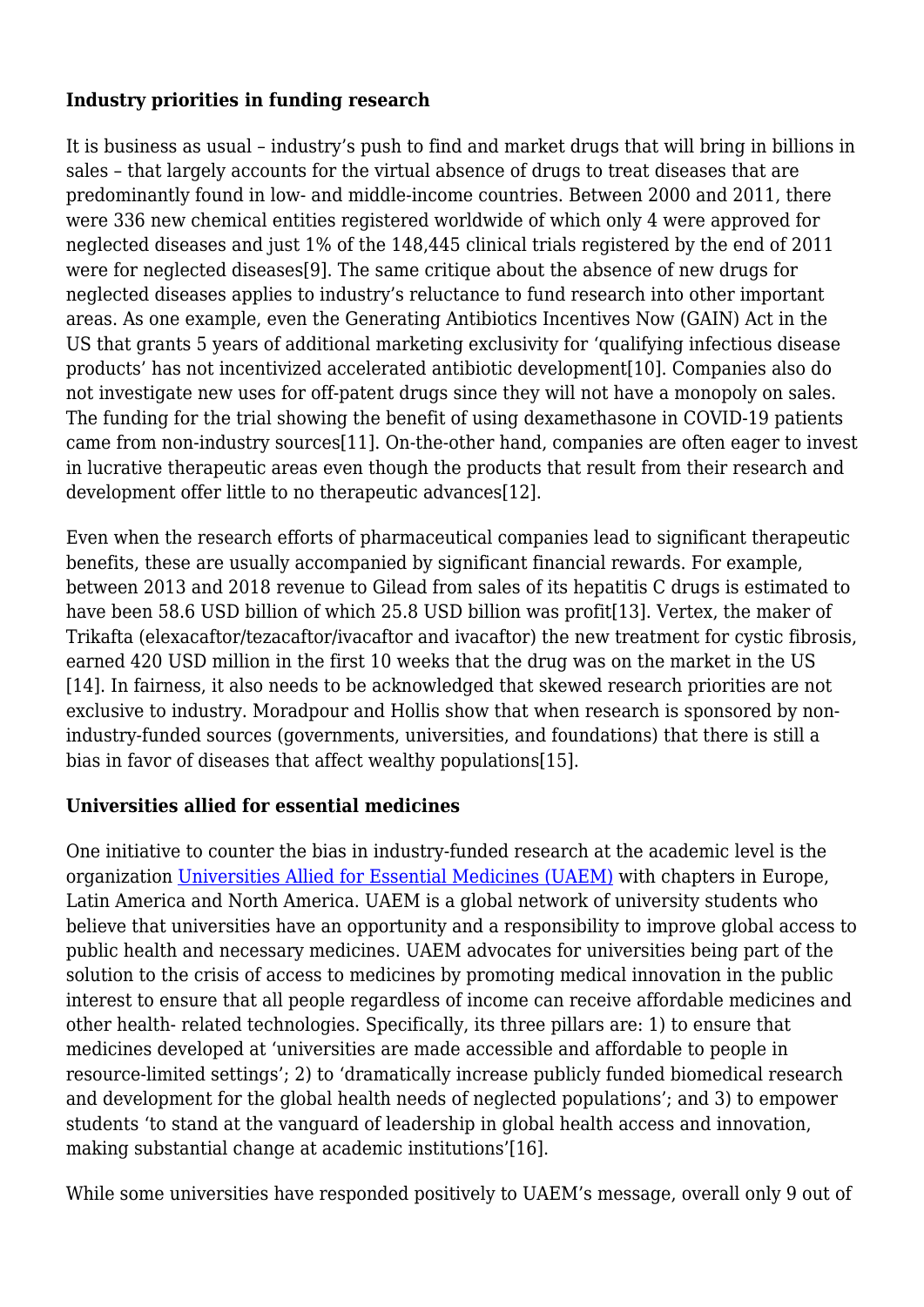59 American universities[17], 2 out of 15 Canadian universities [18] and 5 out of 25 British universities[19] scored B or better on a combined scale that measures innovation, access, empowerment, and transparency.

## **Drug development partnerships**

The main way that industry has responded to the challenge of developing medicines for neglected diseases has been to combine with academia and others in product development partnerships (PDP), the best known of these probably being Drugs for Neglected Disease initiative (DNDi). Since 2003, DNDi has stimulated the development of a new oral treatment for sleeping sickness and developed seven new treatments from existing molecules and recombining drugs to bring better treatments to patients for malaria, Chagas disease, leishmaniasis, and pediatric HIV[20]. The multinational companies that get involved in PDPs tend to focus their efforts on in-kind donations, for example, access to their molecular library or on early-stage research and development, leaving the costly development process to others. Some of the large companies also have an economic motivation for their involvement, as they see some possible commercial value in the form of spin-off research and obtaining exclusive rights to use the research in developed countries[21]. Ownership of patent rights is also an issue in some cases.

Although some companies have opted to forgo patents on products that they are involved with, others still plan to apply for patents that may result in restricted access to knowledge and products[22].

# **Biases in academia-industry relationships**

# **Funding of clinical research**

A Cochrane systematic review examined the results and conclusions of studies with industry funding, including a mix of industry and non-industry funding, versus the outcomes of studies with either non-industry funding, including funding through academic medical centers, and no funding. The conclusion was that 'sponsorship of drug and device studies by the manufacturing company leads to more favorable efficacy results and conclusions than sponsorship by other sources'[23]. The outcomes in favor of industry-funded trials did not result from the usual sources of bias such as lack of randomization or blinding. Instead, drawing on the studies included in their review, the authors speculated that it arose from a variety of factors. Some of those are industry protocols possibly including inferior comparators such as active comparators in inferior doses or placebo controls, that will increase the chance of their product's success. Industry- funded trials may also selectively choose less clinically relevant outcomes as their primary outcome in order to get a higher chance of achieving an effect. There is also the possibility that industry-sponsored studies may be biased in the coding of events and their data analysis; positive results may be selectively reported and published multiple times and whole studies with unfavorable results may not be published. Favorable conclusions in industry-sponsored trials may be reached by over-interpreting results and the use of spin in conclusions. The authors also noted that industry-sponsored studies had less concordance between results and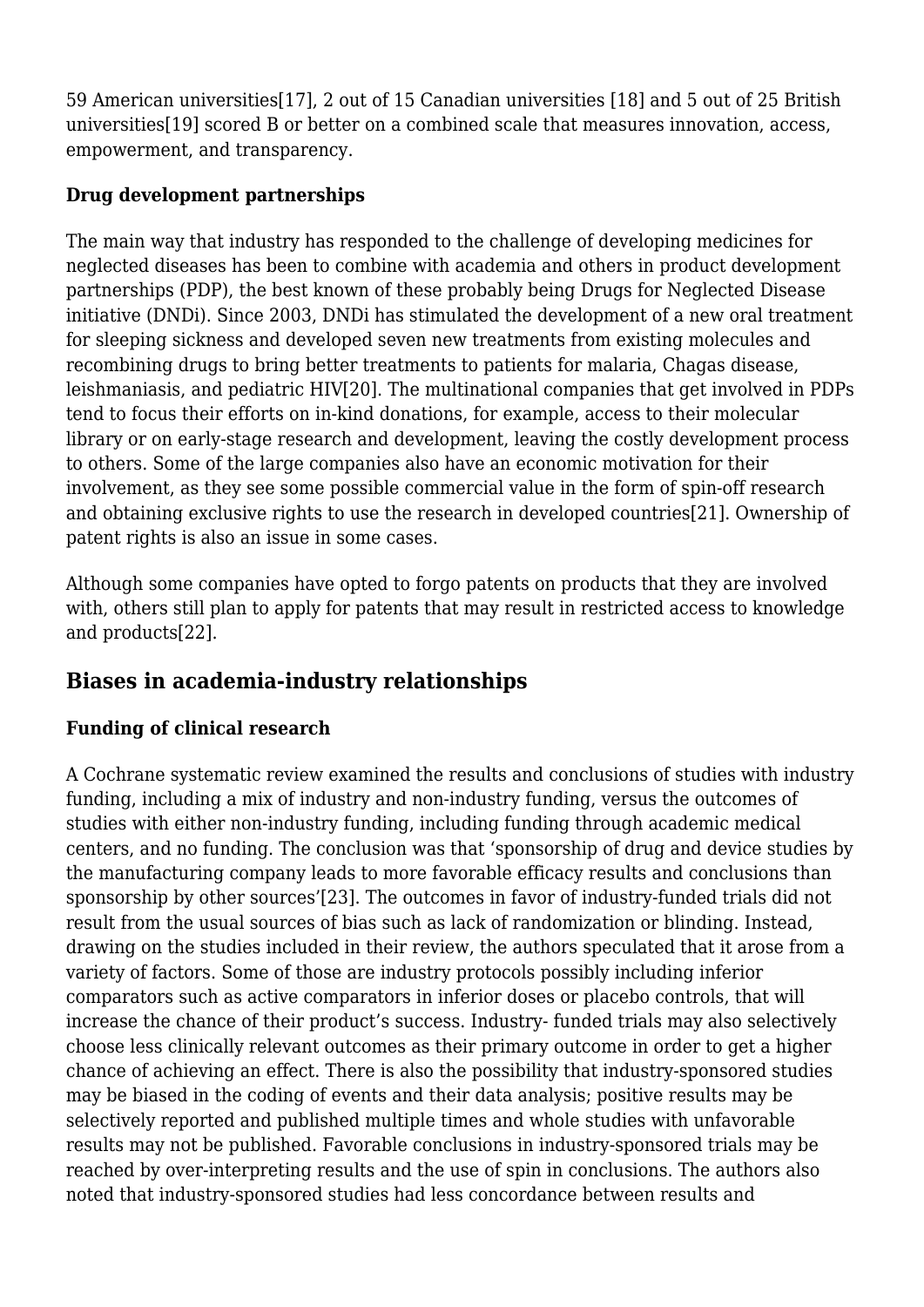conclusions compared with non-industry-sponsored studies, suggesting that conclusions of industry-sponsored studies are less reliable.

#### **Academic researchers and industry relationships**

Life science faculty at American universities were surveyed in 2007 about their relationships with industry. Faculty with industry relationships published significantly more and at a greater rate in the prior 3 years than respondents without industry support and published in journals with a higher impact factor. Overall, 45% of all research funding came from industry for those with industry relationships and when asked how much industry had contributed to their research, 13% responded a 'great extent,' while another 46% responded 'some extent.' 'Faculty members with industry support were also significantly more likely than those without it to report that their choice of research topics had been affected somewhat or greatly by the likelihood that the results would have a commercial application. In addition, those with industrial support were more likely than those without it to report that a publication was delayed by six months or more . . . or that the delay was to inhibit the dissemination of undesired results.' These findings are especially concerning since nearly two-thirds of those with a rank of full professor maintained some form of relationship with industry, likely meaning that a group with industry ties had the most say in the direction of research at their institution[24]. Finally, when principal investigators have financial relationships with companies sponsoring trials, the published versions of those trials are more likely to be presented in ways that favor outcomes desired by the sponsor[25].

# **Academic medical centers and industry relationships**

Surveys about the relationship between academic medical centers (AMCs) and industry, admittedly somewhat dated, have revealed a complex pattern of interactions – sometimes restrictive and sometimes lenient. A survey of 107 US medical- school research administrators responsible for negotiating clinical-trial agreements with industry sponsors found that more than 85% reported that they would not approve provisions giving industry sponsors the authority to revise manuscripts or decide whether results should be published. But at the same time, almost a quarter would allow companies to insert their own statistical analyses, half would allow sponsors to draft the manuscript and 80% would permit a provision giving ownership of the research data to the sponsor[26].

A second survey of 86 medical schools found that only 38% had adopted an institutional COI (ICOI) policy applicable to financial interests of the institution. Seventy-eight percent of institutions treated the financial interests held by an institutional research official for a research sponsor or a product that is the subject of research as a potential ICOI. The majority of institutions also adopted organizational structures that separate research responsibility from investment management and from technology transfer responsibility[27]. A total of 459 department chairs from these medical schools were also surveyed and 60% reported having some form of personal relationship with industry, including serving as a consultant, a member of a scientific advisory board, a paid speaker or a member of the board of directors. More than two-thirds of chairs perceived that having a relationship with industry had no effect on their professional activities, but almost three quarters viewed a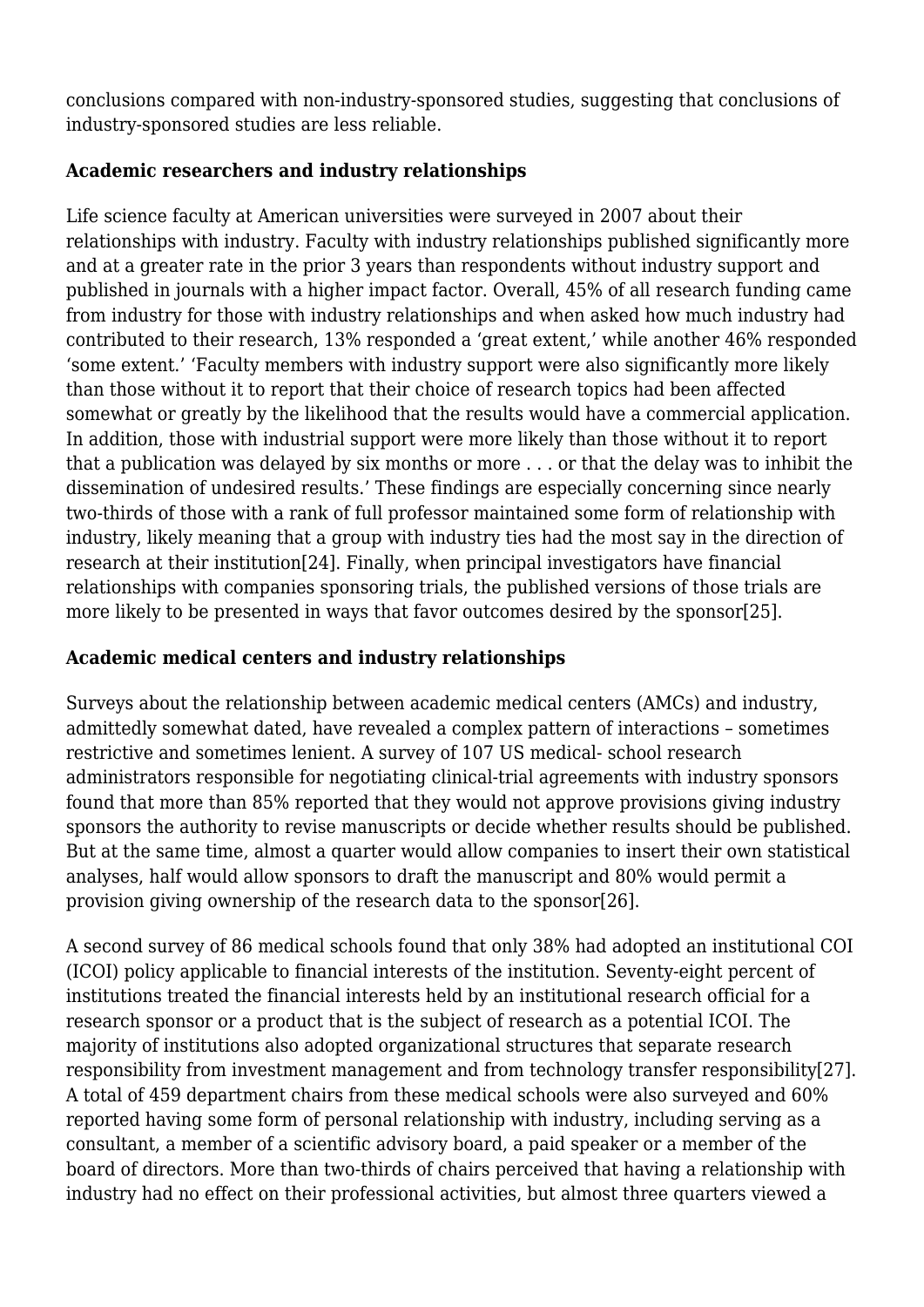chair engaging in more than 1 industry- related activity as having a negative impact on a department's ability to conduct independent unbiased research[28].

Nineteen of the 47 largest pharmaceutical companies, as of 2012, had at least 1 board member who concurrently held a leadership position at an AMC, including 16 of 17 United States-based companies. Eighteen industry board members held 21 clinical or administrative leadership positions including 2 university presidents, 6 deans and 7 clinical department chairs or center directors[29]. Finally, Rochon and colleagues collected institution-level financial COI (FCOI) policies from all 16 Canadian academic medical centers (16 medical schools and 47 teaching hospitals as well as their 16 partner universities). Nine universities, 9 medical schools, and 15 teaching hospitals responded that they had no policies on institutional FCOI. The existing policies were evaluated as to whether they dealt with 16 core standard items such as royalties from sale of the investigational product that is the subject of research, the requirement of disclosure/ reporting of institutional COI and the rebuttable presumption against the conduct of human subject research when institutional level FCOI exists. On average, individual policies contained just 20% of these items and no individual policy contained more than 65%[30].

#### **Expert opinion**

Relationships between academia and the pharmaceutical industry are fraught with the potential for biases, in the choice of topics that are examined and in the results and conclusions from that research. Ideally, in my opinion, research into vaccines and treatments for COVID-19 should shift to public funding and independent conduct and analysis of research. This change should be a goal informed by the recommendations found in the World Health Organization report 'Research and development to meet health needs in developing countries: strengthening global financing and coordination'[31].

A crisis such as the COVID-19 pandemic presents an opportunity to fundamentally rethink current research paradigms, but we cannot be naïve about the efforts that it will take to change the way that medical research is conducted, nor about the political and economic shifts necessary to attain the conditions where those changes are possible. In the meantime, the world is facing the most deadly infectious disease outbreak in over 100 years and action cannot wait for what might happen in the indeterminate future. Therefore, we need to work with prevailing structures when it comes to containing the effects of COVID-19 and make use of industry expertise, but within strict boundaries.

To start with, governments and other non-industry funders need to define their own research priorities and not just rely on those from the pharmaceutical industry. These may include looking at repurposing low-cost existing generic drugs as has already been the case with dexamethasone. Research funding that governments give out to all parties, including industry, should include provisions mandating that any eventual therapies be made available at prices that are affordable in low- and middle- income countries. Governments should also seriously consider funding product development partnerships which might be especially receptive to looking at repurposing older medicines.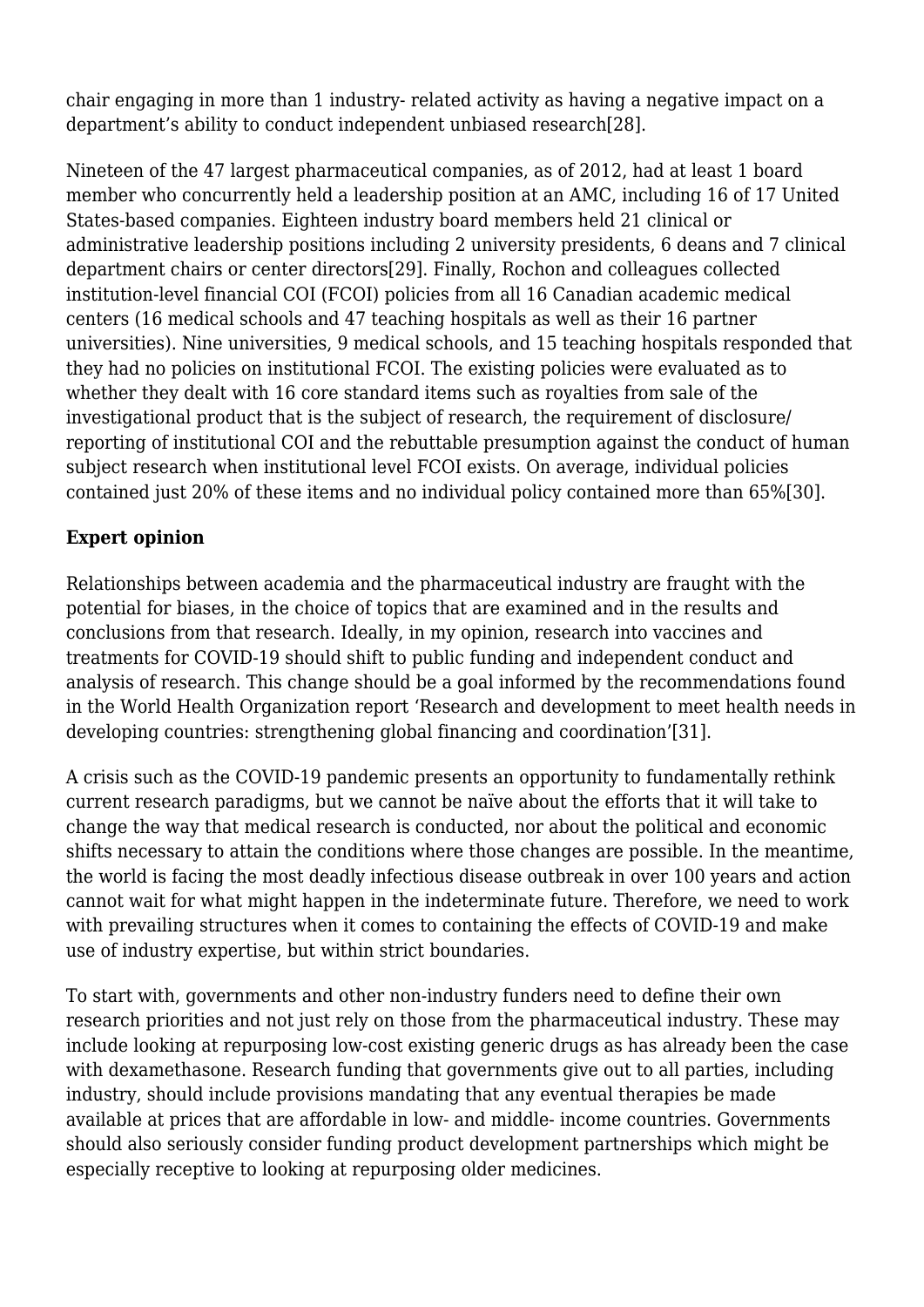Academic medical centers should take on board the messages from UAEM and license or sell intellectual property rights or products developed through research on their campuses only on the condition that prices are affordable in low- and middle-income countries. They should also strengthen their COI policies, or enact them where they are absent, and ensure that faculty members conducting research with industry strictly adhere to those policies with significant penalties for those who do not.

COVID-19 is a threat to the entire world and dealing with it will require the knowledge and expertise of all parties but the guiding principle must be public health not private profit.

## **Funding**

This manuscript has not been funded.

#### **Declaration of Interest**

J Lexchin has received payments for being on a panel at the American Diabetes Association, for talks at the Toronto Reference Library, for writing a brief in an action for side effects of a drug for MF Smith, Lawyer and a second brief on the role of promotion in generating prescriptions for Goodmans LLP and from the Canadian Institutes of Health Research for presenting at a workshop on conflict-of-interest in clinical practice guidelines. He is currently a member of research groups that are receiving money from the Canadian Institutes of Health Research and the Australian National Health and Medical Research Council. He is also a member of the Foundation of Health Action International and the Board of Canadian Doctors for Medicare. He has furthermore received royalties from the University of Toronto Press and James Lorimer & Co., Ltd for books he has written. He has no other relevant affiliations or financial involvement with any organization or entity with a financial interest in or financial conflict with the subject matter or materials discussed in the manuscript apart from those disclosed.

#### **Reviewer disclosures**

One reviewer is an employee of Edge Bioinnovation Consulting and Management. Peer reviewers on this manuscript have no other relevant financial relationships or otherwise to disclose.

#### **ORCID**

Joel Lexchin http://orcid.org/0000-0001-5120-8029

#### **References**

Papers of special note have been highlighted as either of interest ( $\bullet$ ) or of considerable interest (••) to readers.

1. Hancock J Oxford's COVID vaccine deal with AstraZeneca raises concerns about access and pricing. Fortune; 2020 [cited 2020 Sep 13]. Available from: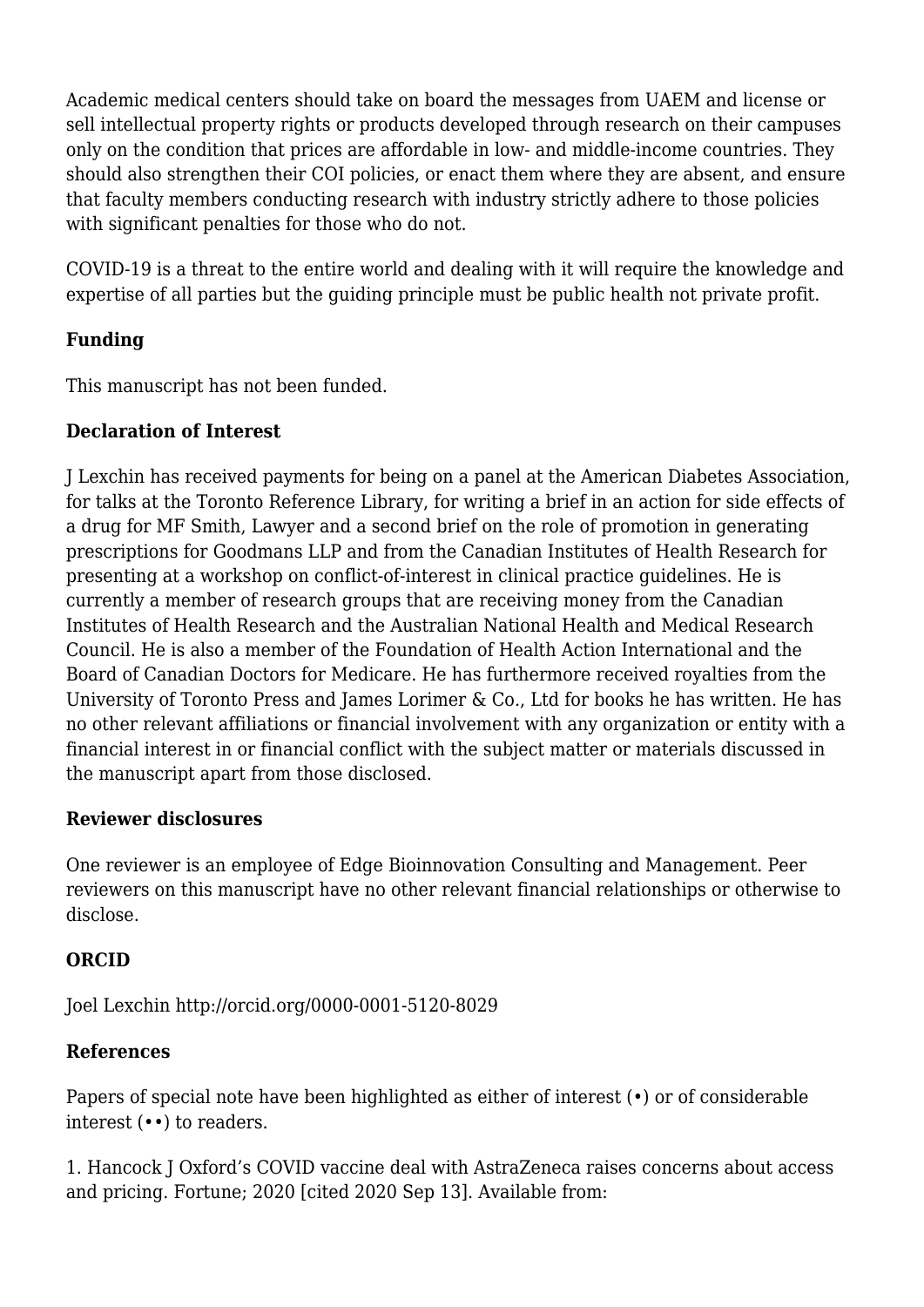https://fortune.com/2020/08/24/oxford- astrazeneca-covid-vaccine-deal-pricing-profitconcerns/

2. Reuters Staff. Factbox: AstraZeneca's potential coronavirus vaccine; 2020 [cited 2020 Sep 14]. Available from: https://www.reuters.com/ article/us-health-coronavirus-astrazenecafactbo/factbox- astrazenecas-potential-coronavirus-vaccine-idUSKBN25L1OH

3. The Real Story of Remdesivir. Public Citizen; 2020 May 7 [cited 2020 Nov 27]. Available from: https://www.citizen.org/article/the-real- story-of-remdesivir/

4. Access challenges to COVID-19 therapeutic candidates. MSF Access Campaign; 2020 Aug 24 [cited 2020 Nov 27]. Available from:

https://msfaccess.org/sites/default/files/2020-09/MSF- AC\_COVID\_Rx\_briefing-

doc\_Ed02-20200824\_0.pdf • Analyzes the main access challenges associated with selected priority therapeutic candidates for COVID-19 treatment.

5. Mancini D, Kuchler H, Stacey K. Gliead asks to rescind special status for potential coronavirus drug. Financial Times. 2020 Mar 25.

6. Herper M. Gilead announces long-awaited price for Covid-19 drug remdesivir. STAT; 2020 [cited 2020 Nov 27]. Available from: https://

www.statnews.com/2020/06/29/gilead-announces-remdesivir-price -covid-19/

7. Campbell J, Whittington M, Rind D, et al. Alternative pricing models for remdesivir and other potential treatments for COVID-19. Inst Clin Econ Rev. 2020 Nov 10.

8. Hill A, Wang J, Levi J, et al. Minimum costs to manufacture new treatments for COVID-19. J Virus Erad. 2020;6(2):61–69. • Demonstrates that COVID-19 therapies can be manufactured at very low and affordable costs.

9. Pedrique B, Strub-Wourgaft N, Some C, et al. The drug and vaccine landscape for neglected diseases (2000-11): a systematic assessment. Lancet Glob Health.

2013;1:e371–79. •• Provides concrete data to show the bias against developing new treatments for neglected diseases.

10. Outterson K, Powers J, Daniel G, et al. Repairing the broken market for antibiotic innovation. Health Affairs. 2015;34(2):277–285.

11. The Recovery Collaborative Group. Dexamethasone in hospitalized patients with COVID-19 – preliminary report. N Engl J Med. 2020;383:2030–2040.

12. Angell M. The truth about the drug companies: how they deceive us and what to do about it. New York: Random House; 2004. •• A seminal work by a former editor-in-chief of the New England Journal of Medicine that makes the case for a major reform in the way in which the pharmaceutical industry operates.

13. hep Coalition. Hepatitis C cure, sofosbuvir, turns 5 years old: the vast majority of people still have not been treated; 2018 [cited 2020 Nov 25]. Available from:

https://hepcoalition.org/news/press- releases/article/hepatitis-c-cure-sofosbuvir-turns-5 years-old-the- vast-majority-of-people-still

14. Bell J. Vertex's drug launch hits new heights, but further growth could be harder to find. Biopharmadive; 2020 Apr 30 [cited 2020 Nov 25]. Available from:

https://www.biopharmadive.com/news/ver tex-trikafta-drug-launch-new-heightsgrowth/577107/

15. Moradpour J, Hollis A. Patient income and health innovation. Health Econ. 2020;29:1795–1803.

16. Our Work. UAEM: Universities Allied for Essential Medicines; 2020 [cited 2020 Sep 13].